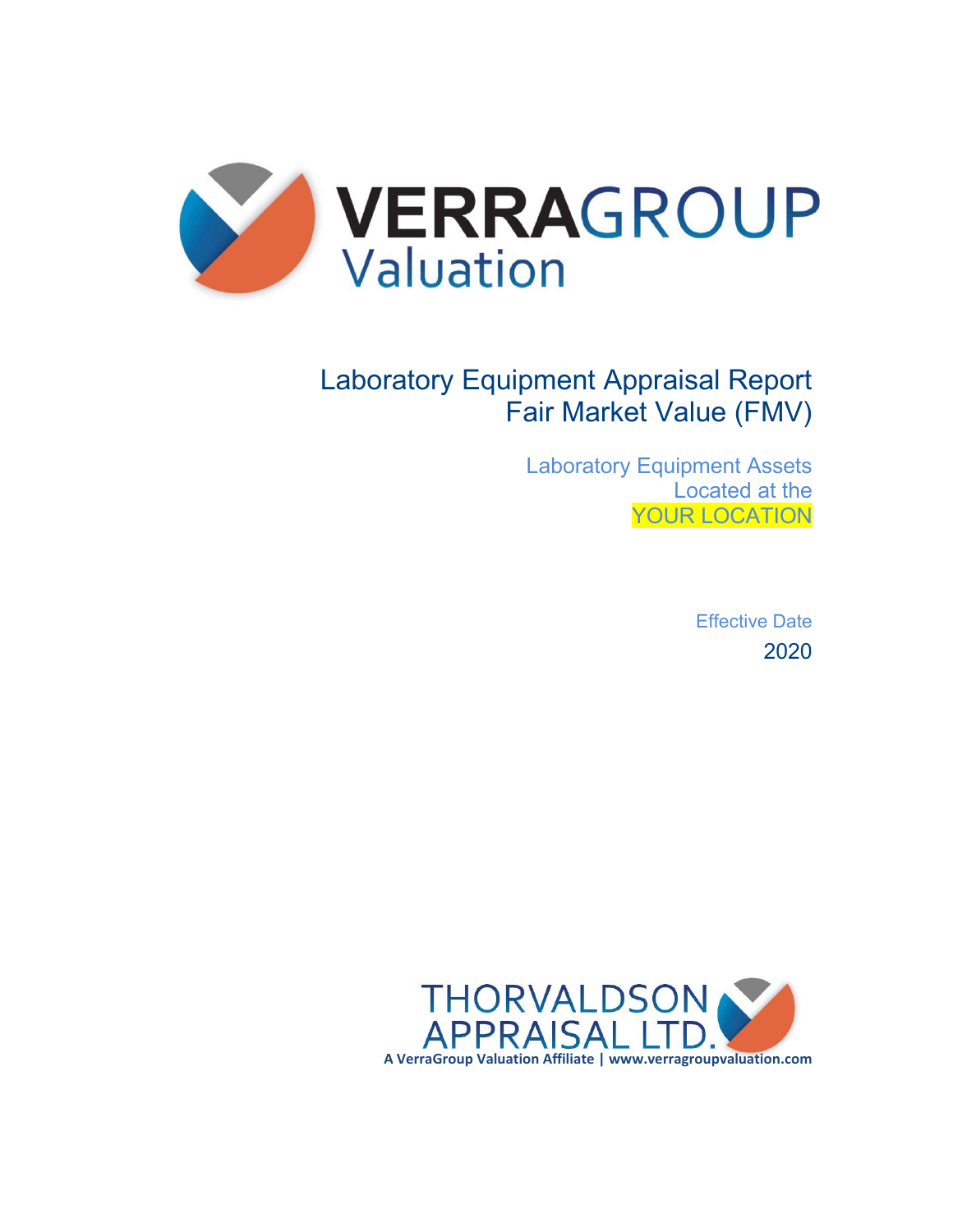

300 – 1215 Henderson Highway Winnipeg, Manitoba R2G 1L8 Tel: (204) 338-1454 Cell: (204) 612-3320 www.thorvaldson.ca www.verragroupvaluation.com

#### *Report Date*

#### *Client Name and Address*

#### Re: Narrative appraisal of laboratory equipment assets

In accordance with our instructions, *on inspection date*, a site visual of part of the above-referenced equipment assets was completed and we have prepared a narrative appraisal report. The purpose of the appraisal report is to estimate the current Fair Market Value (FMV) of the freehold (free and clear) interest in the above noted equipment assets.

The intended use of the report is to help develop an opinion of the Fair Market Value to assist with *intended use of report,* and no other use. The intended users identified in the report are *intended users identified by name*, and no other users. This transmittal letter is not an appraisal report, hence it must not be removed from the attached report. If this letter is disjoined from the attached appraisal report, then the value opinions set forth in this letter are invalid because the analyses, opinions, and conclusions cannot be properly understood.

Those equipment assets include the listing various laboratory equipment assets previously provided to us by the client and the description / condition included information from the visual observation of the assets and our interview with the client. The subject assets have ranging condition ratings.

Assets in Scrap (X) condition are those considered as being no longer serviceable and which cannot be utilized to any practical degree regardless of the extent of the repairs or modifications to which they may be subjected. This condition applies to items of equipment which have been used for 100% of their useful life or which are 100% technologically, functionally or economically obsolete and are no longer serviceable and have no value other than for their material content.

Assets in Salvage (S) condition are those items of equipment whose value remains in the whole property or a component of the whole property that has been retired from service.

Assets in Poor (P) condition are those items of equipment which because of their condition can be used only at some point well below their full designed and specified utilization, and it is not possible to realize full capacity in their current condition without extensive repairs and/or the replacement of major elements in the near future.

Assets in Fair (F) condition are those items that have been kept in storage and require some general repairs and some replacement of minor elements to raise them to be capable of being utilized to, or near, their original specifications.

Assets in Good (G) condition are those items that are in good operating condition and capable of being used at or near their full designated and specified utilization.

…2)

Professional Machinery & Equipment Valuation Services Unit 300 – 1215 Henderson Hwy., Winnipeg, MB, R2G 1L8 **www.verragroupvaluation.com www.thorvaldson.ca**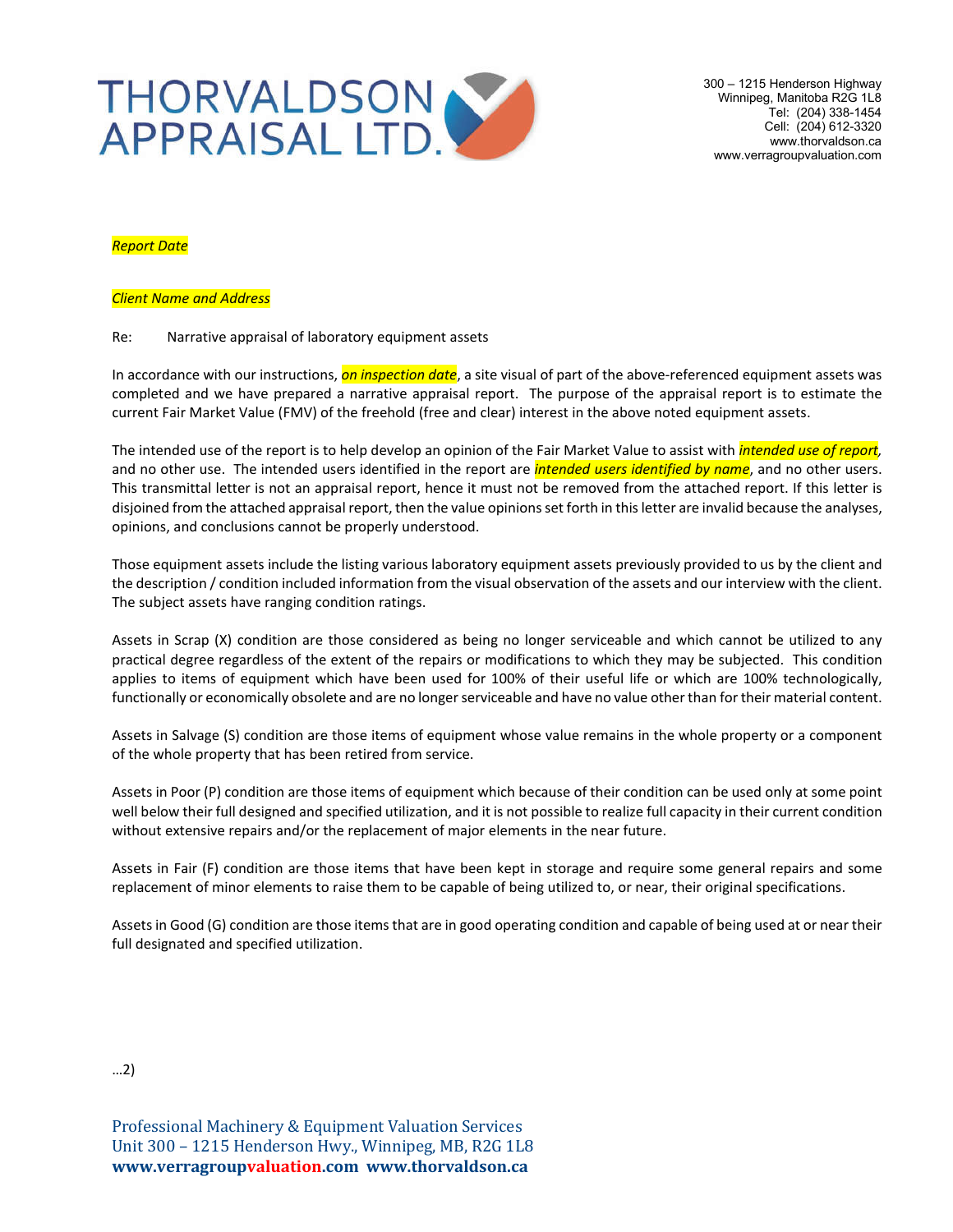

Page 2

Based on an observational method and our discussions with the client, we consider functional obsolescence *(loss in value resulting from capability differences between a new asset and the subject asset)* and technical obsolescence *(loss in value resulting from difference between design and materials of construction used in present-day assets compared with the subject assets)* as being applicable to a number of the assets include in the Fair Market Value analysis.

In other words, some of the asset items physical condition and operating performance were not considered typical for similar assets found in this particular market. Typically motivated purchasers and market participants would contemplate the matter of the assets having either an average level of desirability or having less desirability from an operating standpoint, and this made the analysis difficult. Given the scope of our appraisal engagement, we incorporated reasoned professional judgement on the condition and operating performance of the assets and then mirrored those characteristics to the market to qualitatively select a point in the market range found that reasonably estimates value of the assets. The value estimates of the assets do not include shipping or installation/set-up.

Our report logically provides support for our overall conclusion of Fair Market Value. Assets *considered more significant* to the assignment results have been the focus of our discussion.

Based on our analysis, it is our opinion that under a Fair Market Value scenario of the total equipment assets included in our report, current valuation date as of *date,* is as follows:

#### **\$,000.00 (CDN) – Current FMV as of** *Effective Date* **THOUSAND DOLLARS (CDN)**

Our opinion of Fair Market Value is subject to Scope of Appraisal Work beginning on page #, our Extraordinary Assumptions, Hypothetical Condition and Extraordinary Limiting Condition on page #, and the Limiting Conditions and Critical Assumptions beginning on  $page #$  of the report.

A description of all information collected may be found in the following Appraisal Report. This Appraisal is presented in an Appraisal Report, which complies with the 2020 Canadian Uniform Standard of Professional Appraisal Practice and the 2020 Uniform Standards of Professional Appraisal Practice. This appraisal may not be used or relied upon by anyone other than the client and intended users, for any purpose, without the expressed written consent of the appraiser.

Respectfully submitted,

Darrell A. Thorvaldson AACI, P.App, ASA